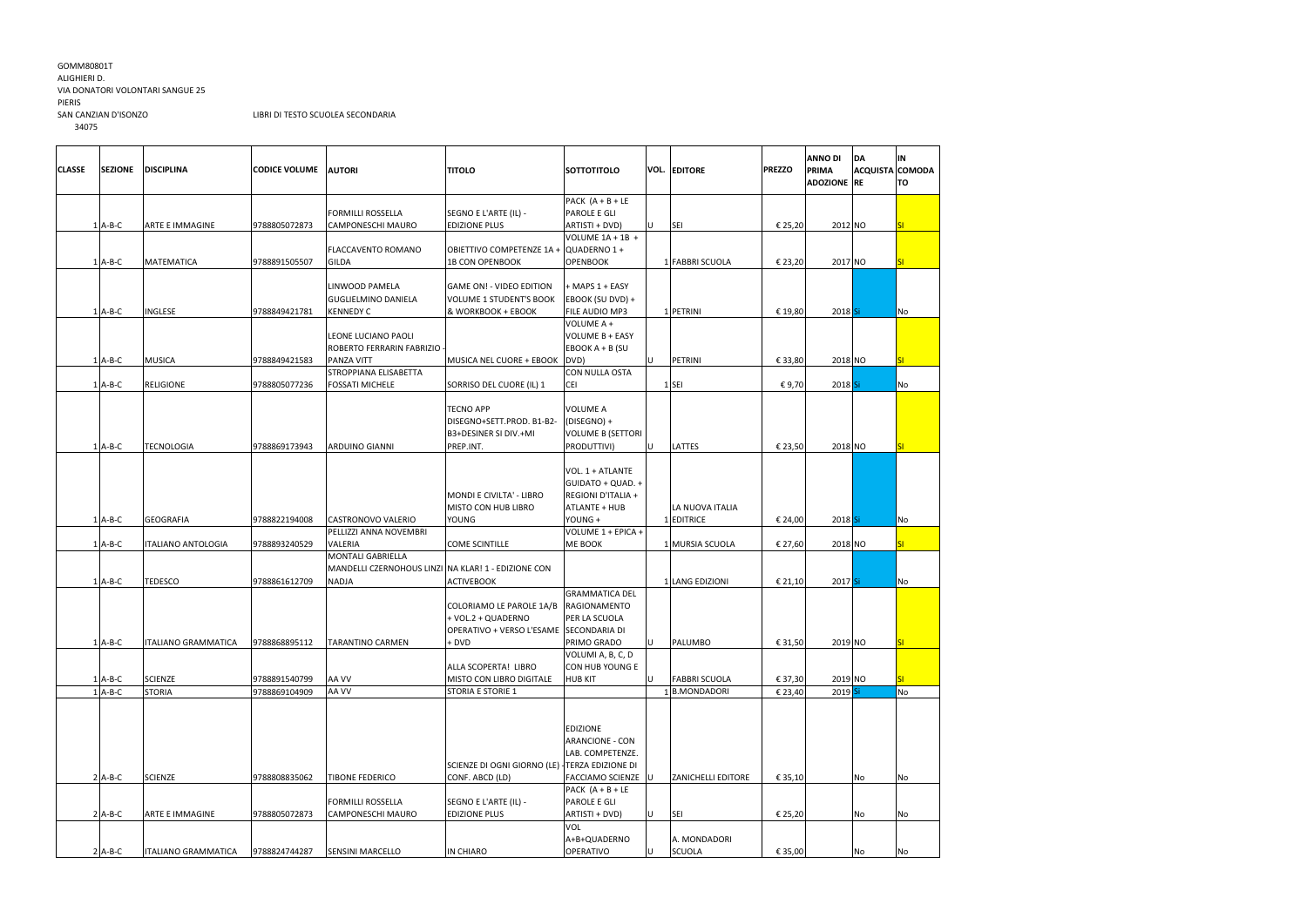|           |                            |               |                                                     |                                               | VOLUME $2A + 2B +$                       |     |                           |         |     |    |           |
|-----------|----------------------------|---------------|-----------------------------------------------------|-----------------------------------------------|------------------------------------------|-----|---------------------------|---------|-----|----|-----------|
|           |                            |               | FLACCAVENTO ROMANO                                  | OBIETTIVO COMPETENZE 2A + QUADERNO 2 +        |                                          |     |                           |         |     |    |           |
| $2$ A-B-C | <b>MATEMATICA</b>          | 9788891505538 | <b>GILDA</b>                                        | <b>2B CON OPENBOOK</b>                        | <b>OPENBOOK</b>                          |     | 2 FABBRI SCUOLA           | € 24,20 | Si. |    | No        |
|           |                            |               |                                                     |                                               | VOLUME A +                               |     |                           |         |     |    |           |
|           |                            |               | LEONE LUCIANO PAOLI                                 |                                               | VOLUME B + EASY                          |     |                           |         |     |    |           |
|           |                            |               | ROBERTO FERRARIN FABRIZIO                           |                                               | EBOOK A + B (SU                          |     |                           |         |     |    |           |
| $2$ A-B-C | <b>MUSICA</b>              | 9788849421583 | PANZA VITT                                          | MUSICA NEL CUORE + EBOOK DVD)                 |                                          | ΙU  | PETRINI                   | € 33,80 |     | No | No        |
|           |                            |               | STROPPIANA ELISABETTA                               |                                               | <b>CON NULLA OSTA</b>                    |     |                           |         |     |    |           |
| $2$ A-B-C | <b>RELIGIONE</b>           | 9788805077243 | <b>FOSSATI MICHELE</b>                              | SORRISO DEL CUORE (IL) 2                      | <b>CEI</b>                               |     | 2 SEI                     | €9,90   | Si  |    | No        |
|           |                            |               | <b>MONTALI GABRIELLA</b>                            |                                               |                                          |     |                           |         |     |    |           |
|           |                            |               | MANDELLI CZERNOHOUS LINZI NA KLAR! 1 - EDIZIONE CON |                                               |                                          |     |                           |         |     |    |           |
| $2$ A-B-C | <b>TEDESCO</b>             | 9788861612709 | <b>NADJA</b>                                        | <b>ACTIVEBOOK</b>                             |                                          |     | 1 LANG EDIZIONI           | € 21,10 |     | No | <b>No</b> |
|           |                            |               |                                                     |                                               |                                          |     |                           |         |     |    |           |
|           |                            |               | LINWOOD PAMELA                                      | <b>GAME ON! - VIDEO EDITION</b>               | + MAPS 2 + EASY                          |     |                           |         |     |    |           |
|           |                            |               | <b>GUGLIELMINO DANIELA</b>                          | <b>VOLUME 2 STUDENT'S BOOK</b>                | EBOOK (SU DVD) +                         |     |                           |         |     |    |           |
| $2$ A-B-C | INGLESE                    | 9788849421798 | <b>KENNEDY C</b>                                    | & WORKBOOK + EBOOK                            | <b>FILE AUDIO MP3</b>                    |     | 2 PETRINI                 | € 19,80 |     |    | No        |
|           |                            |               | PELLIZZI ANNA NOVEMBRI                              |                                               | VOLUME 2 +                               |     |                           |         |     |    |           |
| $2$ A-B-C |                            | 9788893240604 | VALERIA                                             | <b>COME SCINTILLE</b>                         | LETTERATURA                              |     | 2 MURSIA SCUOLA           | € 29,95 | Si. |    | <b>No</b> |
|           | <b>ITALIANO ANTOLOGIA</b>  |               |                                                     |                                               |                                          |     |                           |         |     |    |           |
|           |                            |               |                                                     | <b>TECNO APP</b>                              | <b>VOLUME A</b>                          |     |                           |         |     |    |           |
|           |                            |               |                                                     | DISEGNO+SETT.PROD. B1-B2-                     | (DISEGNO) +                              |     |                           |         |     |    |           |
|           |                            |               |                                                     |                                               |                                          |     |                           |         |     |    |           |
|           |                            |               |                                                     | B3+DESINER SI DIV.+MI                         | VOLUME B (SETTORI                        |     |                           |         |     |    |           |
| $2$ A-B-C | <b>TECNOLOGIA</b>          | 9788869173943 | <b>ARDUINO GIANNI</b>                               | PREP.INT.                                     | PRODUTTIVI)                              | ΙU  | LATTES                    | € 23,50 |     | No | No        |
|           |                            |               |                                                     |                                               | VOL. 2 + ATLANTE                         |     |                           |         |     |    |           |
|           |                            |               |                                                     | MONDI E CIVILTA' - LIBRO                      | GUIDATO + QUAD. +                        |     |                           |         |     |    |           |
|           |                            |               |                                                     | MISTO CON HUB LIBRO                           | <b>HUB YOUNG + HUB</b>                   |     | LA NUOVA ITALIA           |         |     |    |           |
| $2$ A-B-C | <b>GEOGRAFIA</b>           | 9788822193025 | CASTRONOVO VALERIO                                  | <b>YOUNG</b>                                  | KIT                                      |     | 2 EDITRICE                | € 21,30 |     |    | No        |
|           |                            |               |                                                     |                                               | <b>VOLUME</b>                            |     |                           |         |     |    |           |
|           |                            |               |                                                     |                                               | 2+ATLANTE 2+ME                           |     |                           |         |     |    |           |
| $2$ A-B-C | <b>STORIA</b>              | 9788800348133 | <b>STUMPO ENRICO B</b>                              | <b>GRANDE STORIA (LA)</b>                     | <b>BOOK</b>                              |     | 2 LE MONNIER              | € 27,65 |     |    | <b>No</b> |
|           |                            |               | <b>MONTALI GABRIELLA</b>                            |                                               |                                          |     |                           |         |     |    |           |
|           |                            |               | MANDELLI CZERNOHOUS LINZI NA KLAR! 2 - EDIZIONE CON |                                               |                                          |     |                           |         |     |    |           |
| $2$ A-B-C | <b>TEDESCO</b>             | 9788861613546 | <b>NADJA</b>                                        | <b>ACTIVEBOOK</b>                             |                                          |     | 2 LANG EDIZIONI           | € 23,20 |     |    | <b>No</b> |
|           |                            |               |                                                     |                                               |                                          |     |                           |         |     |    |           |
|           |                            |               |                                                     |                                               |                                          |     |                           |         |     |    |           |
|           |                            |               |                                                     |                                               | <b>EDIZIONE</b>                          |     |                           |         |     |    |           |
|           |                            |               |                                                     |                                               | <b>ARANCIONE - CON</b>                   |     |                           |         |     |    |           |
|           |                            |               |                                                     |                                               | LAB. COMPETENZE.                         |     |                           |         |     |    |           |
|           |                            |               |                                                     | SCIENZE DI OGNI GIORNO (LE) TERZA EDIZIONE DI |                                          |     |                           |         |     |    |           |
| $3$ A-B-C | <b>SCIENZE</b>             | 9788808835062 |                                                     |                                               |                                          |     |                           |         |     |    |           |
|           |                            |               | <b>TIBONE FEDERICO</b>                              | CONF. ABCD (LD)                               | <b>FACCIAMO SCIENZE U</b>                |     | <b>ZANICHELLI EDITORE</b> | € 35,10 |     | No | No        |
|           |                            |               |                                                     |                                               | <b>COMPORTAMENTI</b>                     |     |                           |         |     |    |           |
|           |                            |               |                                                     |                                               | <b>TECNICI DISEGNO</b>                   |     |                           |         |     |    |           |
|           |                            |               | SOTTSASS ETTORE PINOTTI                             | TECNOIDEA - TOMO A + 40                       | <b>RAPPRESENTAZIONI</b>                  |     |                           |         |     |    |           |
| $3$ A-B-C | <b>TECNOLOGIA</b>          | 9788826814834 | ANNIBALE                                            | <b>SCHEDE DI DISEGNO</b>                      | <b>GRAFICHE</b>                          | lul | <b>ATLAS</b>              | € 11,80 |     | No | No        |
|           |                            |               |                                                     |                                               | A. ASCOLTO, ST.                          |     |                           |         |     |    |           |
|           |                            |               |                                                     |                                               | DELLA MUSICA + LIB.                      |     |                           |         |     |    |           |
|           |                            |               |                                                     |                                               | DIG. + B. TEORIA,                        |     |                           |         |     |    |           |
|           |                            |               | LEONE LUCIANO PAOLI                                 |                                               | METODO, ANTOL. +                         |     |                           |         |     |    |           |
| $3$ A-B-C | <b>MUSICA</b>              | 9788849415469 | <b>ROBERTO</b>                                      | <b>GUARDA CHE MUSICA!</b>                     | <b>CDROM</b>                             | Iυ  | PETRINI                   | € 32,90 |     | No | No        |
|           |                            |               |                                                     | <b>EMMAUS - EDIZIONE</b>                      |                                          |     |                           |         |     |    |           |
|           |                            |               |                                                     | SECONDO I NUOVI                               | VOLUME UNICO                             |     |                           |         |     |    |           |
|           |                            |               |                                                     | TRAGUARDI E OBIETTIVI DI                      | <b>VERSIONE</b>                          |     |                           |         |     |    |           |
| $3$ A-B-C | <b>RELIGIONE</b>           | 9788835027539 | <b>MANGANOTTI RENATO</b>                            | APPRENDIMENTO                                 | INTEGRALE                                | ΙU  | LA SCUOLA EDITRICE        | € 27,00 |     | No | No        |
|           |                            |               |                                                     |                                               | PACK $(A + B + LE)$                      |     |                           |         |     |    |           |
|           |                            |               | <b>FORMILLI ROSSELLA</b>                            | SEGNO E L'ARTE (IL) -                         | PAROLE E GLI                             |     |                           |         |     |    |           |
| $3$ A-B-C | <b>ARTE E IMMAGINE</b>     | 9788805072873 | <b>CAMPONESCHI MAURO</b>                            | <b>EDIZIONE PLUS</b>                          | ARTISTI + DVD)                           | ΙU  | <b>SEI</b>                | € 25,20 |     | No | <b>No</b> |
|           |                            |               |                                                     |                                               | <b>VOL</b>                               |     |                           |         |     |    |           |
|           |                            |               |                                                     |                                               | A+B+QUADERNO                             |     | A. MONDADORI              |         |     |    |           |
| $3$ A-B-C | <b>ITALIANO GRAMMATICA</b> | 9788824744287 | SENSINI MARCELLO                                    | <b>IN CHIARO</b>                              | <b>OPERATIVO</b>                         | lul | <b>SCUOLA</b>             | € 35,00 |     | No | No        |
|           |                            |               |                                                     |                                               |                                          |     |                           |         |     |    |           |
|           |                            |               |                                                     |                                               | VOL. 3 CON DVD                           |     |                           |         |     |    |           |
| $3$ A-B-C |                            |               | ASNAGHI EMILIA GAVIANI                              | LEGGERMENTE                                   | ROM + LIBRO DELLE<br><b>COMPETENZE 3</b> |     | 3 LATTES                  | € 30,20 |     |    |           |